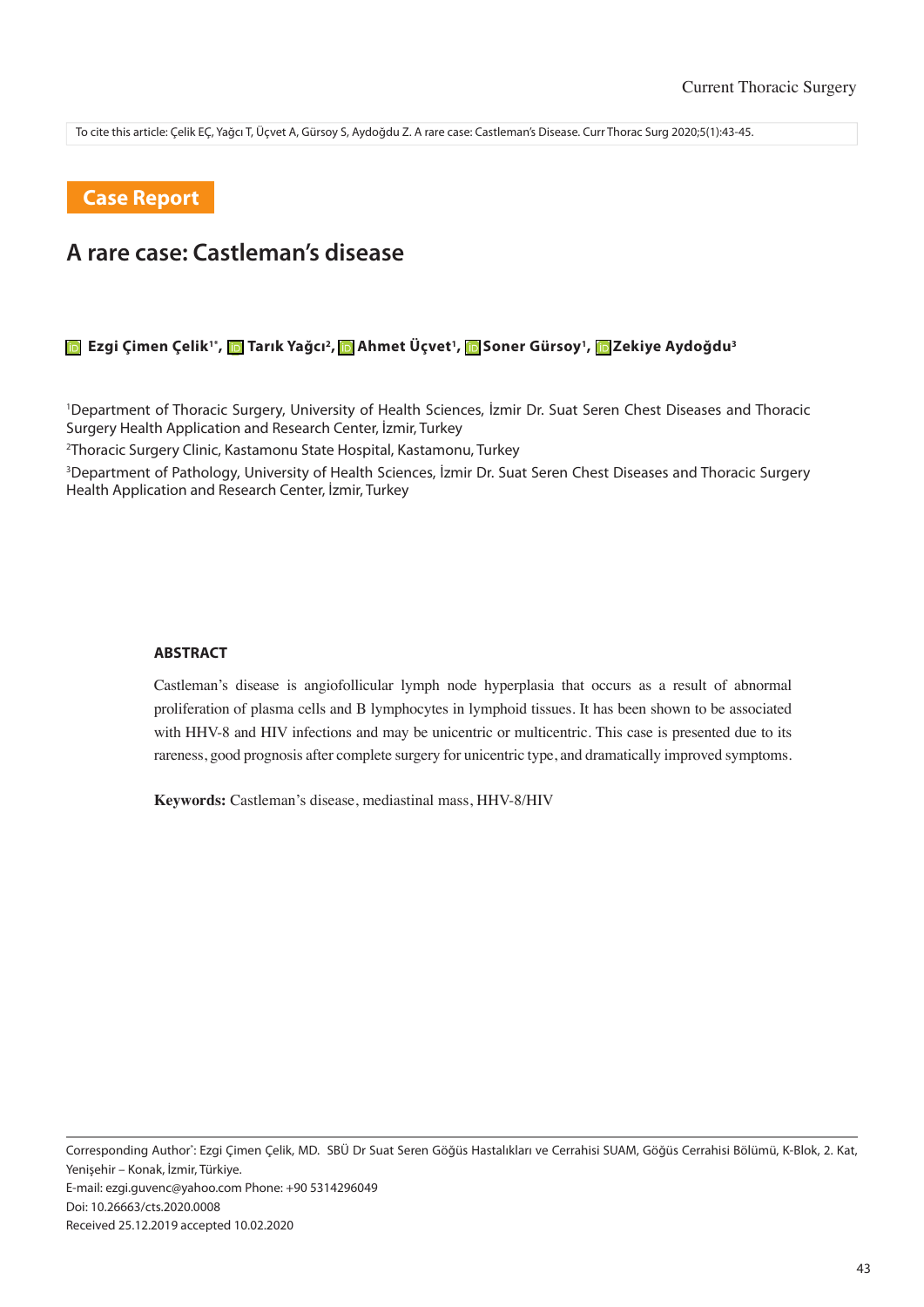### **Introduction**

Castleman's disease is a rare, non-clonal, lymphoproliferative disorder of unknown etiology, first described by Benjamin Castleman in 1954 [1-3]. It is categorized into two clinical subtypes as unicentric (localized) and multicentric [4]. Variable clinical findings may be observed. Thorax is affected in 70% of the cases. It has been shown to be associated with human herpes virus 8 (HHV-8) and human immunodeficiency virus (HIV) infections [4-6]. Unicentric type has been reported to have a good prognosis following complete resection [7]. This case is presented due to the rarity of intrathoracic unicentric Castleman's disease diagnosed through surgery.

## **Case Report**

A 46-year-old female patient presented with cough, dyspnea, and dysphagia. Physical examination was normal. Chest x-ray revealed an enlarged mediastinum. Computed tomography of the thorax showed an 8x5x11 cm mass lesion located in the subcarinal area, pushing the distal part of the right main bronchus and trachea forward and causing external compression of the esophagus lumen (Figure 1).



**Figure 1.** Thorax CT showing the mass lesion, **(a)** pushing the distal part of the right main bronchus, **(b)** causing an external compression to the esophagus lumen.

The right posterolateral thoracotomy incision revealed a mass lesion of approximately 14 cm located in the posterior mediastinum extending into the subcarinal area and azygos vein. The lesion was resected with the capsule. Invasion into the surrounding tissues was not observed. Final pathology was reported as Castleman's disease (Figure 2). All symptoms of the patient, particularly dysphagia, regressed. The patient is still being followed up uneventfully in the 26th month.



**Figure 2.** Histopathologic examination showing, **(a)** onion skin appearance, **(b)** perivascular hyalinization, **(c)** vascular proliferation (HEx200).

#### **Discussion**

Castleman's disease, also known as angiofollicular lymph node hyperplasia, is a rare lymphoproliferative disease [8]. It was first described by Benjamin Castleman in a patient with localized mediastinal mass in 1954 [1]. The generalized type of the disease was described by Gaba et. al in 1978 [9]. The disease can arise anywhere lymphoid tissue is present, as well as in the thoracic cavity especially in mediastinum and hilum. It is thought that various infectious agents (EBV, human herpes virus-8), inflammatory reactions (interleukin-6, vascular endothelial growth factor) and hamartomatous development play a role in the etiology [10-12].

It has two types as multicentric and unicentric [3,7]. Unicentric type is often asymptomatic, more common in women than in men, and no etiological factor has been identified [4,8,13]. It is seen in the 3rd or 4th decade of life and malignancy potential is low. It is mostly located in mediastinal lymph nodes. It may also be observed in the neck, axilla, retroperitoneal region, mesentery and pelvis [14]. Surgical treatment is curative and the symptoms regress after surgery [15,16]. Five-year survival has been reported to be 100% [2]. Our case was also diagnosed in the fourth decade, being consistent with the literature, and her symptoms improved after surgery. No etiological factor was identified. The lymph node was completely resected with the capsule and there was no invasion outwards.

Multicentric type is more common than unicentric and it is associated with HIV and HHV-8 more frequently [4,8,17]. Fever, night sweats, weakness and massive lymphadenopathy are the most common symptoms [18]. Surgical excision is the best method for diagnosis. However, it is not always possible to excise due to invasion into the surrounding tissue and hypervascularization. Systemic chemotherapy, antiretroviral agents,